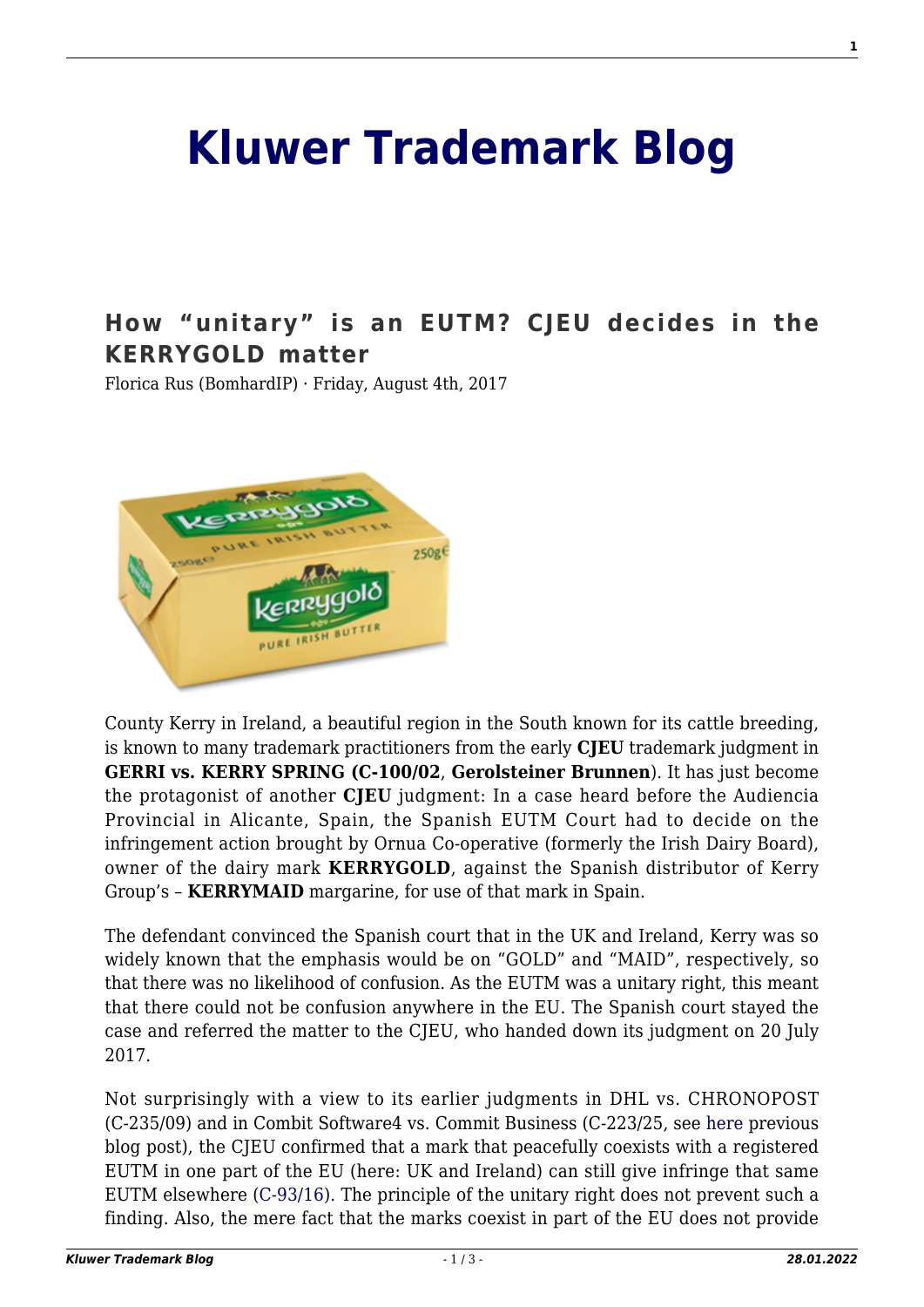due cause for using the later mark in the rest of the EU.

With respect to the fair descriptive use exception invoked by the defendant, this of course only applies if the use is in accordance with honest practices in trade. In this respect, the court hearing the infringement action relating to one EU country (here: Spain) can take circumstances in another (here: UK and Ireland) into account provided "that the market conditions and the sociocultural circumstances are not significantly different" (para. 47). Moreover, the "affinity" of the consumers with the geographical term may differ greatly from one country to another, and this will have an impact on the threshold for the defendant's behavior being unfair.

This case illustrates once again that the principle of the EUTM being a unitary right resembles a Swiss cheese – in that it is characterized by its holes. Courts will have to strike a balance between doing justice to different market conditions and branding customs, without, however, dissecting too much the EU market and always going for a market-by-market analysis. Presumably the onus for proving different market conditions is on the defendant.

It will be interesting to see how the Spanish Court will see the market conditions and "sociocultural circumstances" in Spain as compared to the British Isles. The recent increase in butter demand across Western Europe [\(Bloomberg – Europe`s butter](https://www.bloomberg.com/news/articles/2017-07-27/europeans-eat-into-butter-mountain-in-sign-high-prices-to-linger) [mountain has melted away\)](https://www.bloomberg.com/news/articles/2017-07-27/europeans-eat-into-butter-mountain-in-sign-high-prices-to-linger) is unlikely to have a major impact on this assessment, as it is not necessarily tied in with the use of the marks at issue.

More generally speaking, the EUTM is and remains a unitary right, making life much easier for trademark owners wishing to trade anywhere in the EU – but trademark owners need to be aware of the exceptions. Local differences in consumer understanding and market practices can make EUTM enforcement a patchwork exercise.

## **Kluwer IP Law**

The **2021 Future Ready Lawyer survey** showed that 81% of the law firms expect to view technology as an important investment in their future ability to thrive. With Kluwer IP Law you can navigate the increasingly global practice of IP law with specialized, local and cross-border information and tools from every preferred location. Are you, as an IP professional, ready for the future?

[Learn how](https://www.wolterskluwer.com/en/solutions/kluweriplaw?utm_source=trademarkblog&utm_medium=articleCTA&utm_campaign=article-banner) **[Kluwer IP Law](https://www.wolterskluwer.com/en/solutions/kluweriplaw?utm_source=trademarkblog&utm_medium=articleCTA&utm_campaign=article-banner)** [can support you.](https://www.wolterskluwer.com/en/solutions/kluweriplaw?utm_source=trademarkblog&utm_medium=articleCTA&utm_campaign=article-banner)

*To make sure you do not miss out on regular updates from the Kluwer Trademark Blog, please subscribe [here](http://trademarkblog.kluweriplaw.com/newsletter/).*